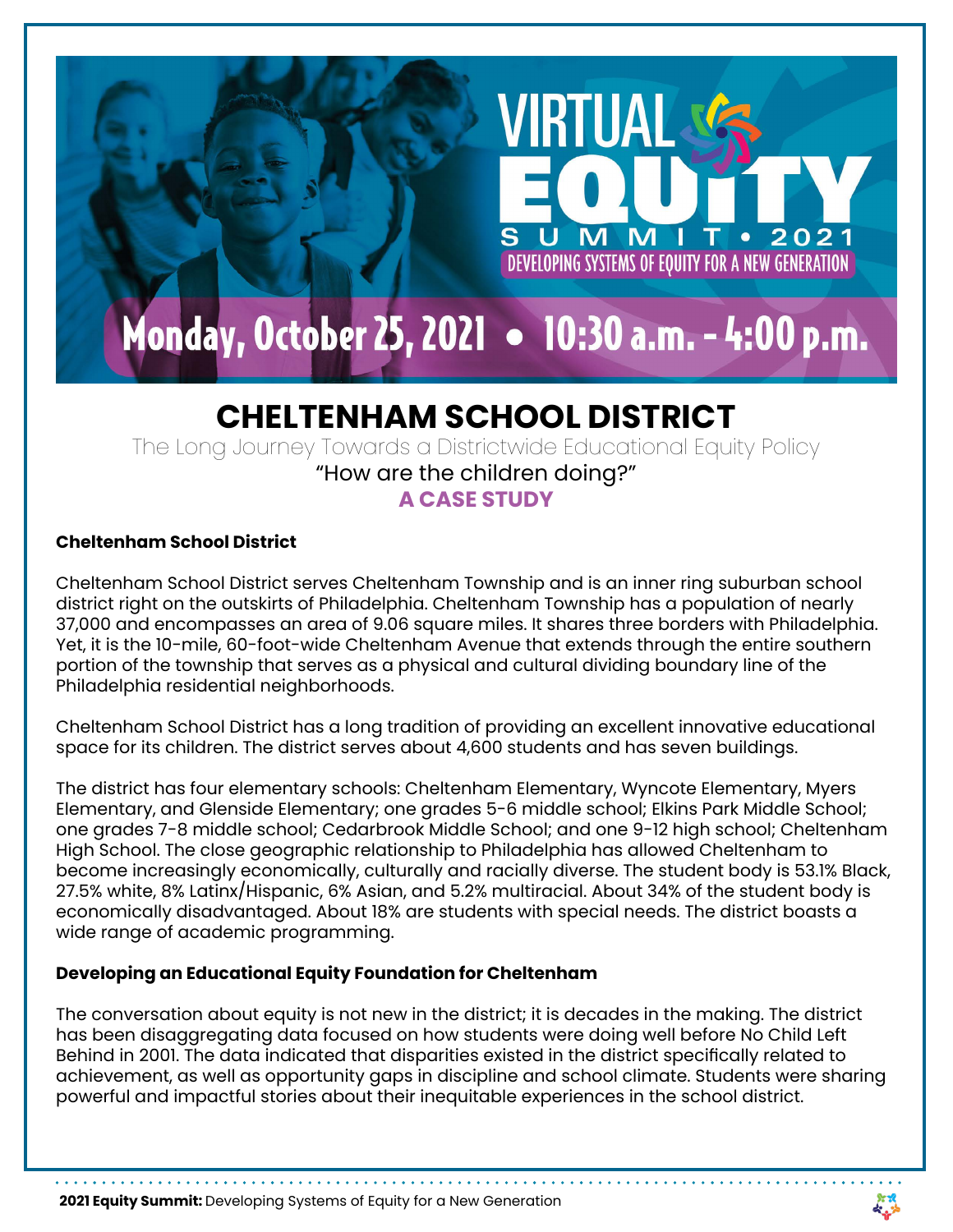A decade later, the quantitative and qualitative data continue to highlight disparities and lack of opportunities for students of color as well as special education students. Data has shown that there is a lack of opportunity for students of color to access to certain higher-level courses. Furthermore, the discipline data showed an overidentification of students with special needs.

To meet the needs of students, the district has undergone an extensive equity program focused on professional development and strategic planning. It has been embarking on culturally responsive professional development throughout the entire district, working with the University of Pennsylvania, the Department of Education and others. The board has also engaged in equityfocused professional development.

The former superintendent also developed a culture and climate group made up of board directors, administrators, teachers, community members, families and students.

## **Solidifying Equity with an educational equity policy**

In 2015, the district started the work of creating a strategic plan. The purpose of the plan was to align the district's priorities around student achievement and create a roadmap to address the areas that were blocking and preventing that effort. The district identified five pathways; Curriculum & Instruction, Student Achievement, Professional Learning, Holistic Experiences, and Communication and Engagement.

The development of the strategic plan also helped to realize the district's collective mission and vision for future impact. After the strategic plan, discussions about formalizing equity efforts with an equity policy began.

At the time, the board and district administration believed that they were going to just create a policy. However, after doing research on educational equity policies across the country and in Pennsylvania, conversations began about what equity mean for Cheltenham. The district realized that there was a lot of work to be done before it could be ready for a policy. What started off as a two-month process became a two-year endeavor. This process required extensive administration, student, community and stakeholder involvement to make sure that there was a common understanding of equity and to develop buy-in for the equity efforts in the district.

#### **Equity Statement:**

To build capacity for the policy, it was essential to define equity for the district. The process alone to define equity took over a year and a half because it required deep discussions on what equity is and why it is important for the district. To develop a statement, it was important to assess the disparities in the district and analyze the data specifically related to racial, gender, sexual orientation, and special education inequities that exist in the district. It was also important that the community was incorporated into the process of developing an equity statement that made sense for the lens and local context of the district. This statement also reinforced an ongoing commitment to equity by the board and administration, but most importantly, the community.

> *Educational equity is a shared commitment to ensure every student receives what they need to be successful. The Cheltenham School District Board of School Directors and Administration believe all students, regardless of background or identity, must be given meaningful and engaging learning opportunities and allowed to thrive.*

 *It is unacceptable that the educational outcomes of students in our district are overwhelmingly predictable based* 

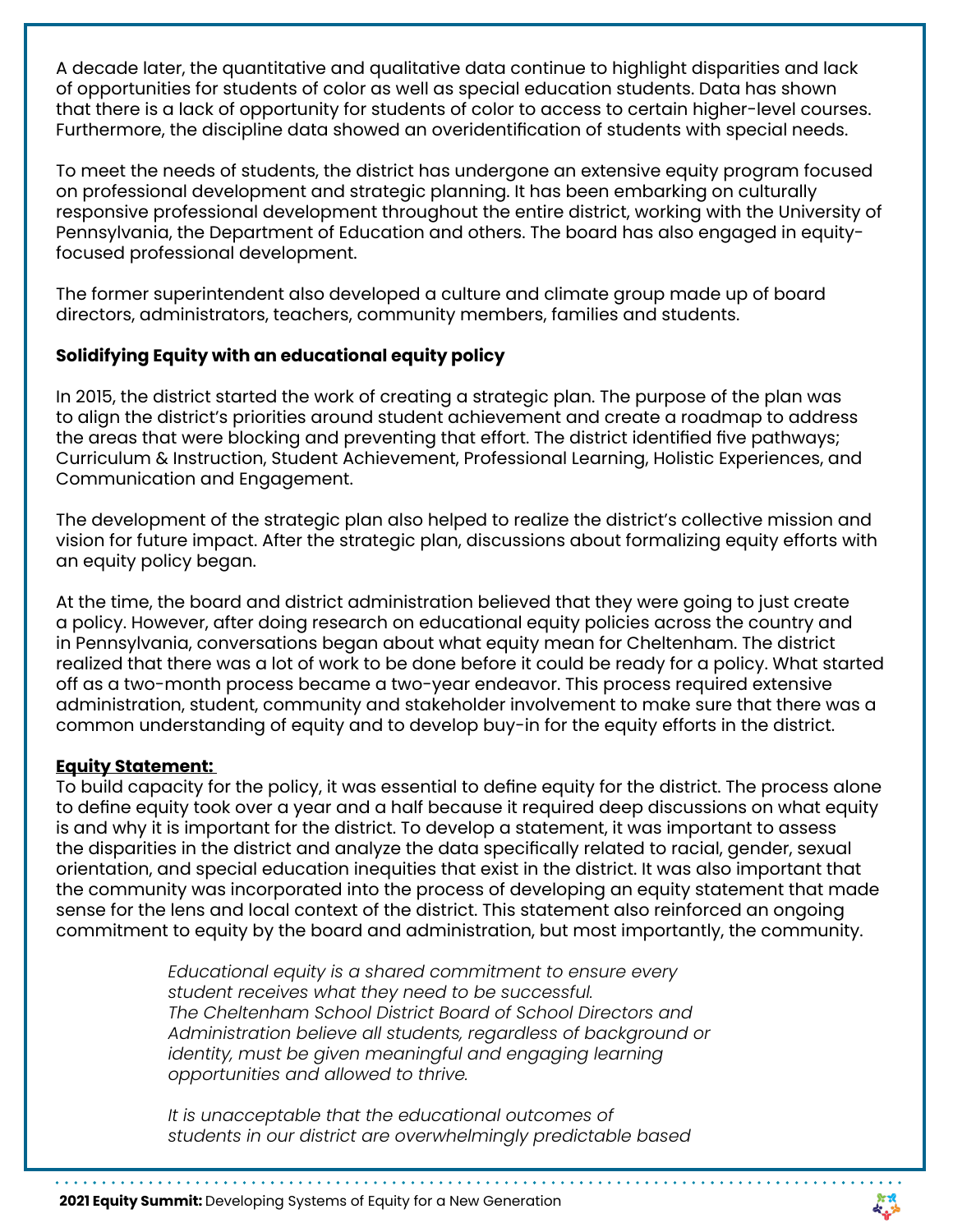*on students' race, socioeconomics, ethnicity or learning differences. Our community's future success depends on our willingness, commitment and ability to effectively address equity challenges. To this end, we will dismantle institutional barriers by adopting policies and practices and strategically allocating resources that support access and opportunity for each and every student.*

#### **Equity Policy Process**

The equity strategic plan and equity statement served as important precursors to the equity policy process. Since the district did the heavy lifting with the statement beforehand, the policy process went so much quicker.

The district decided to work with PSBA to support the construction and organization of an educational equity policy. Embedding the strategic plan and statement, Cheltenham's equity policy team developed a policy to meet its needs and context.

There is a misperception that equity is taking away resources from students. The equity policy team had a lot of discussions about this perception. One board director noted that even though the district had limited resources, "we need to be able to use the resources that we do have, in a way that reflects the need … How are we utilizing our resources if there's a need and that need be met. We know that equity is not equality. Equity really is looking at how we utilize our limited resources to benefit the students that needs it the most." Starting with the purpose statement, the board directed the superintendent to address that perception and the inequities within the school district, and to remove institutional barriers for access and opportunity for all students.

> *The Board is committed to the success of every one of its students and believes that providing access to an equitable experience within the District is critical to facilitating such success. The purpose of this Policy is to communicate the Board's commitment to ensuring that every student has access to an equitable experience within the District and to put in place policies, procedures and practices to (1) dismantle institutional barriers that perpetuate inequitable outcomes, and (2) promote access and opportunities that benefit every student.*

 *The Board is committed to using quantitative and qualitative disaggregated District, building-level, and individual student data to: 1. Direct the Superintendent and/or designee to identify and remove institutional barriers that result in achievement and/or opportunity gaps for students; and 2. Implement policies, practices and procedures that ensure a student's educational success is neither predetermined or predicated by factors such as a student's race, ethnicity, gender, sexual orientation, student with identified disabilities, individual learning needs, social or economic status, or other identity related factors.*

Furthermore, the district had a robust definition section to support the understanding of these terms. The terms included in the policy were the following: achievement gaps, cultural competency, cultural proficiency, culturally responsive, equitable resources, equity, equity lens, explicit bias, implicit bias, inclusion, institutional barriers, intersectionality, microaggression, opportunity gaps.